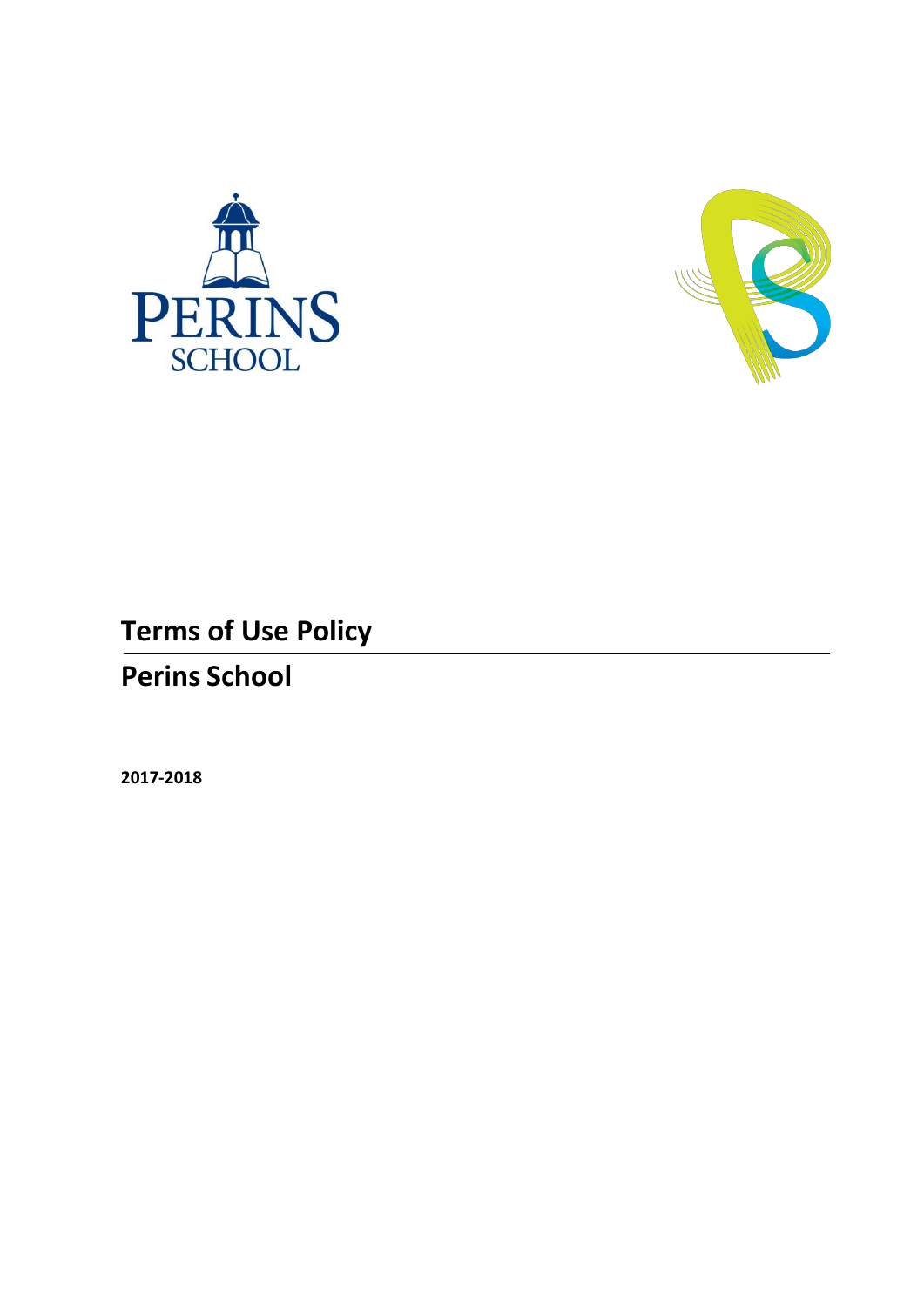## **Terms of Use Policy**

Access to this website is subject to legally binding terms and conditions. Carefully read all of the following terms and conditions. Accessing this website is the equivalent of your signature and indicates your acceptance of these terms and conditions and that you intend to be legally bound by them. If you do not agree with these terms and conditions, please leave the site immediately. This is an agreement between you ("you") and Perins School (the "School"). "We" and "Us" means both You and the School. The effective date of this Agreement is when you accept this Agreement in accordance with the procedure set out above. You hereby consent to the exchange of information and documents between us electronically over the Internet or by e mail, and that this electronic Agreement shall be the equivalent of a written paper agreement between Us.

## **Ownership and copyright**

You acknowledge that any and all information, content, reports, data, databases, graphics, interfaces, web pages, text, files, software, product names, School names, trade marks, logos and trade names contained on this website (collectively the "Content") including the manner in which the Content is presented or appears and all information relating thereto, are the property of their respective owners as indicated, the School or its licensors, as the case may be.

## **Permitted use of the website**

The School hereby grants to you a personal, non transferable and non exclusive license to access, read and download one copy of the Content.

## **Restrictions on the use of website content**

You agree that you will not:

(i) distribute the Content for any purpose including without limitation compiling an internal database, redistributing or reproduction of the Content by the press or media or through any commercial network, cable or satellite system; or

ii) create derivative works of, reverse engineer, decompile, disassemble, adapt. translate, transmit, arrange, modify, copy, bundle, sell, sublicense, export, merge, transfer, adapt, loan, rent, lease, assign, share, outsource, host, publish, make available to any person or otherwise use, either directly or indirectly, the Content in whole or in part, in any form or by any means whatsoever, be they physical, electronic or otherwise.

You shall not permit, allow or do anything that would infringe or otherwise prejudice the proprietary rights of the School or its licensors or allow any third party to access the Content. The restrictions set out in this Agreement shall not apply to the limited extent the restrictions are prohibited by applicable law.

## **License to use your information**

With the exception of personal information, You hereby grant to the School the perpetual, unlimited, royalty free, worldwide, non-exclusive, irrevocable, transferable license to run, display, copy, reproduce, publish, bundle, distribute, market, create derivative works of, adapt, translate, transmit, arrange, modify, sublicense, export, merge, transfer, loan, rent, lease, assign, share, outsource, host, make available to any person or otherwise use, any information or other content You provide on or through this website or which is sent to the School by e mail or other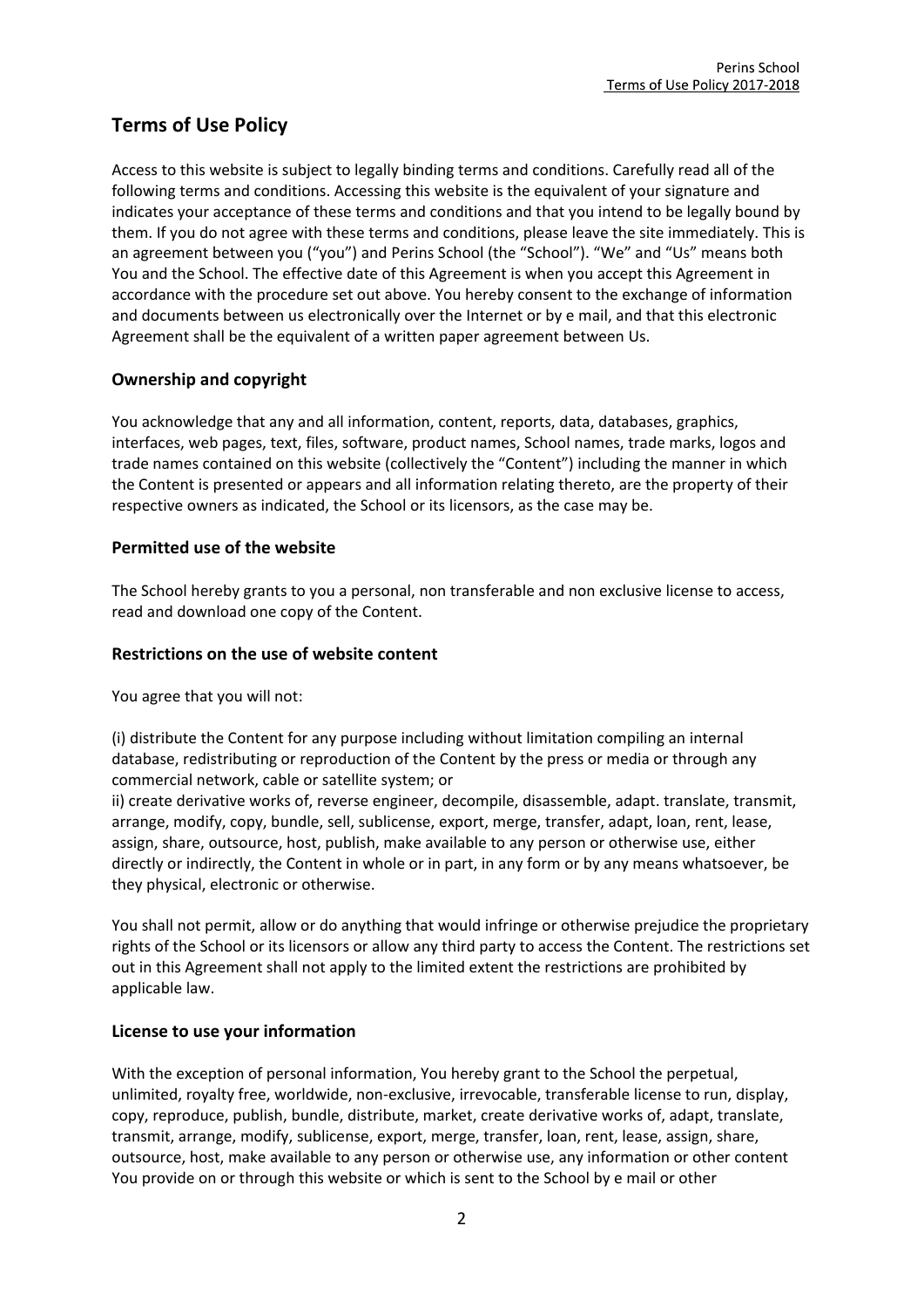correspondence, including without limitation, any ideas, concepts, inventions, know how, techniques or any intellectual property contained therein, for any purpose whatsoever. The School shall not be subject to any obligations of confidentiality regarding any such information unless specifically agreed by the School in writing or required by law. You represent and warrant that you have the right to grant the license set out above.

## **Limitations on Liability and Disclaimers**

There is no guarantee that personal information and transactions on this website or on the internet will be maintained confidential and secure. The use of this website and the content is at your own risk and the School assumes no liability or responsibility pertaining to the content, your use of the website or the receipt, storage, transmission or other use of your personal information. This website and its content are not to be construed as a form of promotion.

This website may contain links to other sites. The School does not assume responsibility for the accuracy or appropriateness of the information, data, opinions, advice, or statements contained at such sites, and when you access such sites, you are doing so at your own risk. In providing links to the other sites, the School is in no way acting as a publisher or disseminator of the material contained on those other sites and does not seek to monitor or control such sites. A link to another site should not be construed to mean that the School is affiliated or associated with same. The School does not recommend or endorse any of the content, including without limitation any hyperlinks to or content found, on other websites.

The mention of another party or its product or service on this website should not be construed as an endorsement of that party or its product or service. The School will not be responsible for any damages you or any third party may suffer as a result of the transmission, storage or receipt of confidential or proprietary information that you make or that you expressly or implicitly authorise the School to make, or for any errors or any changes made to any transmitted, stored or received information. You are solely responsible for the retrieval and use of the content. You should apply your own judgment in making any use of any content, including, without limitation, the use of the information as the basis for any conclusions. The content may not be accurate, up to date, or complete and is not to be relied upon. The content is provided for educational and informational purposes only and should not be interpreted as a recommendation for any specific product or service, use or course of action. The content on this website is not intended to be used as a substitute of any kind for professional advice. It is your duty to obtain professional advice from a qualified professional advisor to meet your needs. You should not act or rely on any of the content without seeking advice of a qualified professional. Except as expressly provided in this agreement, this website and all content, products, services and software on this website or made available through this website are provided "as is" without any representations, warranties, guarantees or conditions, of any kind, whether express or implied, statutory or otherwise, including but not limited to, warranties as to uninterrupted or error free operation, availability, accuracy, completeness, reliability, timeliness, legality, suitability, privacy, security, merchantability, quality, title, non infringement or fitness for a particular purpose, or those arising out of a course of dealing or usage of trade.

In no event will the School, its affiliates, agents, licensors, suppliers, or their respective directors or employees be liable for any special, indirect, incidental, punitive, exemplary, aggravated, economic or consequential damages, howsoever caused, including but not limited to: damages for loss of use, lost profits or lost savings, even if the School or any of its lawful agents or employees have been advised of the possibility of such damages or claim.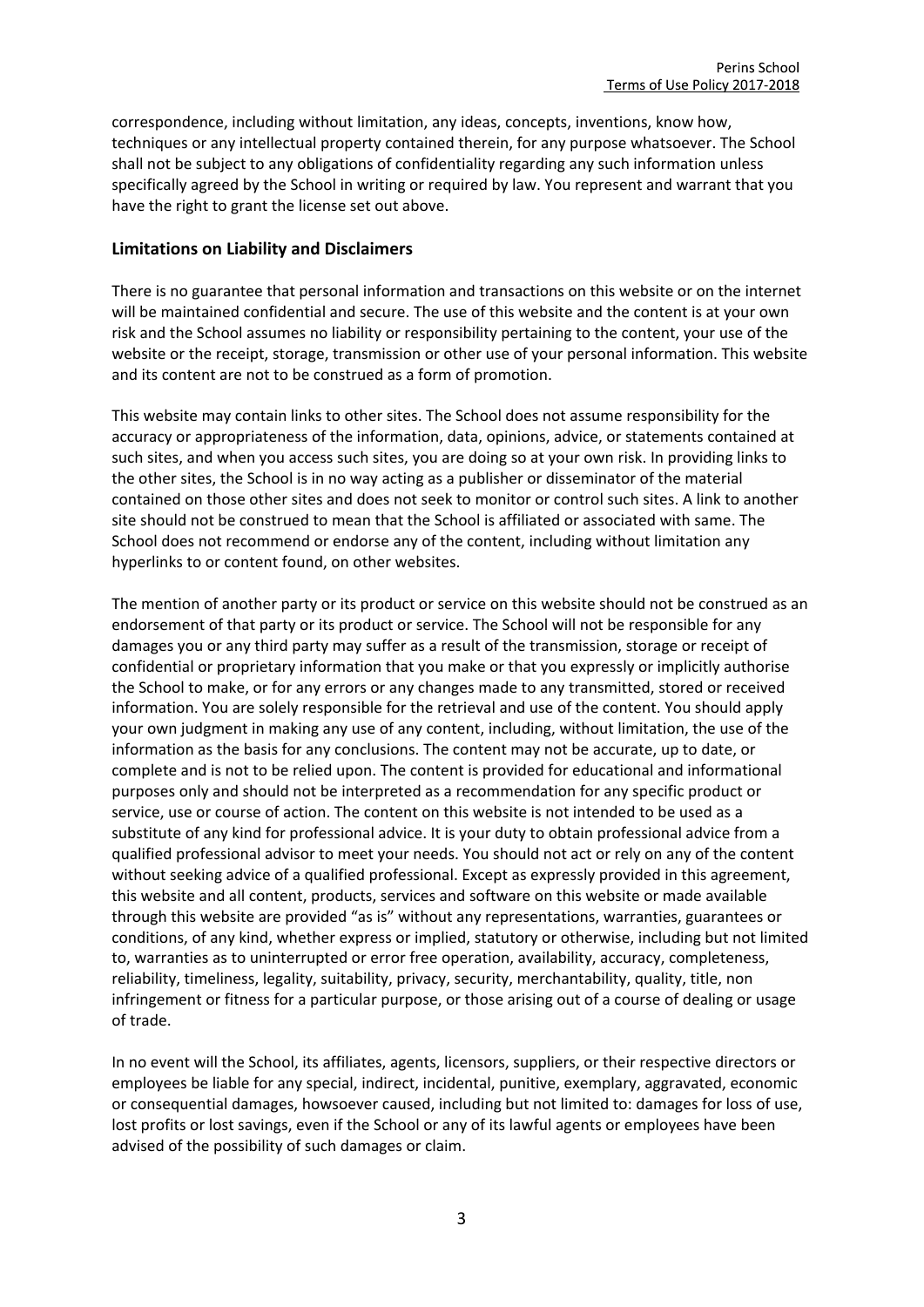In no event will School, its affiliates, agents, licensors, suppliers, or their respective directors or employees, be liable for damages or losses resulting from: viruses, data corruption, failed messages, transmission errors or problems; telecommunications service providers; links to third party websites; the internet backbone; personal injury; third party content, products or services; damages or losses caused by you, or your respective employees, agents or subcontractors; loss of use or lack of availability of facilities including computer resources, routers and stored data; the use or inability to use this website or the content; any other website accessed to or from this website; or events beyond the reasonable control of the School, even if the School or any of its lawful agents, or employees have been advised of the possibility of such damages or claim. In no case will the School's, its affiliates', agents', licensors', suppliers', and their respective directors' and employees' cumulative total liability arising under any cause whatsoever (including without limitation breach of contract, tort, negligence, gross negligence, or otherwise) be for more than the amount, if any, paid by you under this agreement to access this website, in the year in which the claim arose. The School assumes no obligation to update· the content on this site. The content on this site may be changed without notice to you. The School is not responsible for any content or information that you may find undesirable or objectionable. The School disclaims any liability for unauthorised use or reproduction of any portion of the website. Accessing the content from territories where it may be illegal is prohibited.

### **Personal information**

The School may from time to time, but is not obligated to, monitor your use of the website and collect, store and use personal information about You for providing service you may have requested and You hereby consent to such collection, storage, use and disclosure and waive any right of privacy You may have. You may access, correct and delete your own personal information stored by the School by contacting us in writing.

#### **Termination**

This Agreement is effective until terminated by the School, with or without cause, in the School's sole and unfettered discretion. The School may terminate this Agreement without notice to You if You fail to comply with any of its terms. Any such termination by the School shall be in addition to and without prejudice to such rights and remedies as may be available to the School, including injunction and other equitable remedies. The disclaimers, limitations on liability, ownership, termination, interpretation, Your license to the School, Your warranty and the indemnity provisions of this Agreement shall survive the termination or expiry of this Agreement.

#### **Indemnity**

You agree at all times to indemnify, defend and hold harmless the School, its agents, suppliers, affiliates and their respective directors and employees against all actions, proceedings, costs, claims, damages, demands, liabilities and expenses whatsoever (including legal and other fees and disbursements) sustained, incurred or paid by the School directly or indirectly in respect of:

(i) any information or other content You provide on or through this website or which is sent to the School by e mail or other correspondence; or

(ii) Your use or misuse of the Content or this website, including without limitation infringement claims.

#### **Governing law**